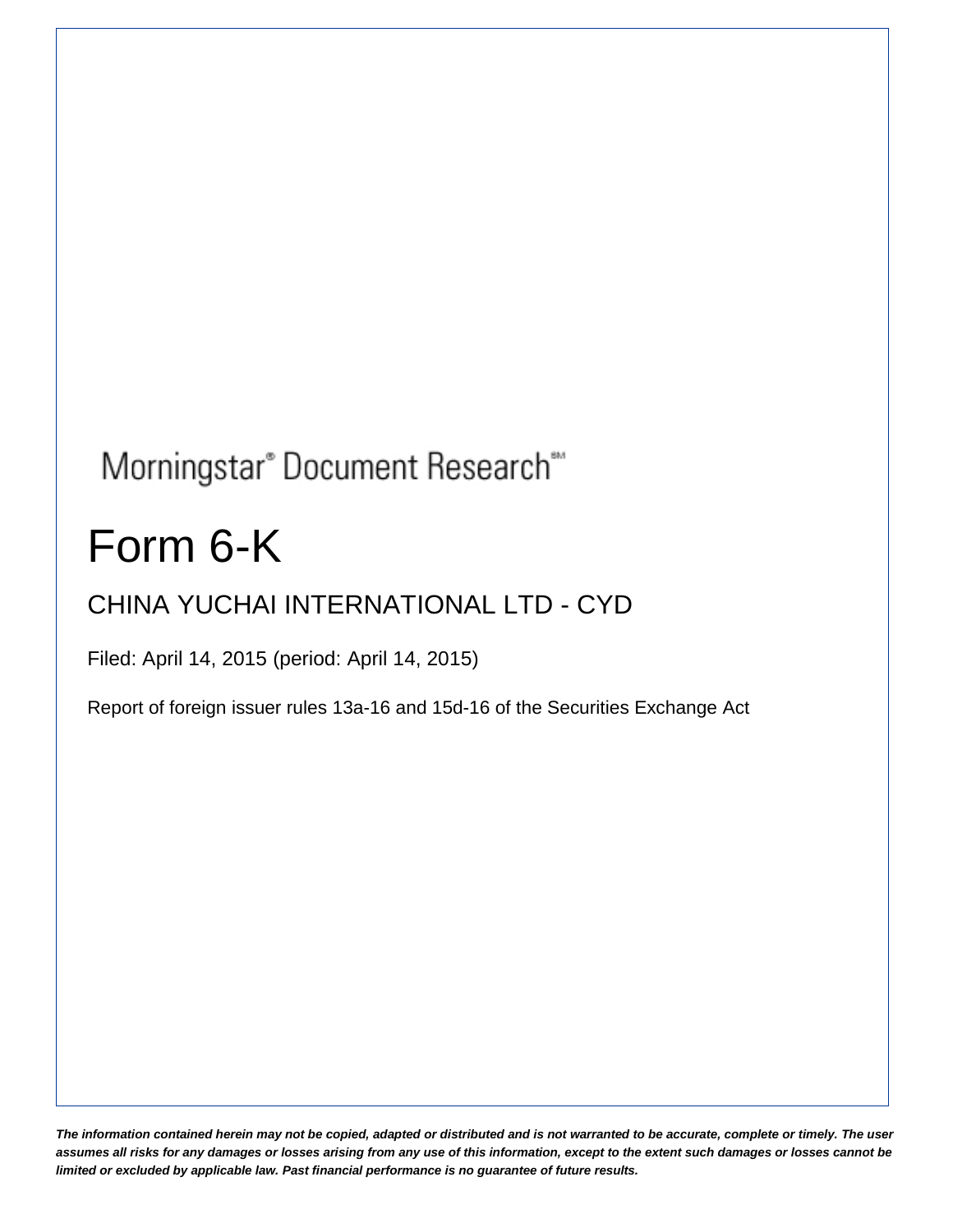## Table of Contents

6-K - [LIVE FILING](#page-2-0) **[SIGNATURES](#page-4-0)** [EXHIBIT INDEX](#page-5-0)

[EX-99.1 \(EX-99.1\)](#page-6-0)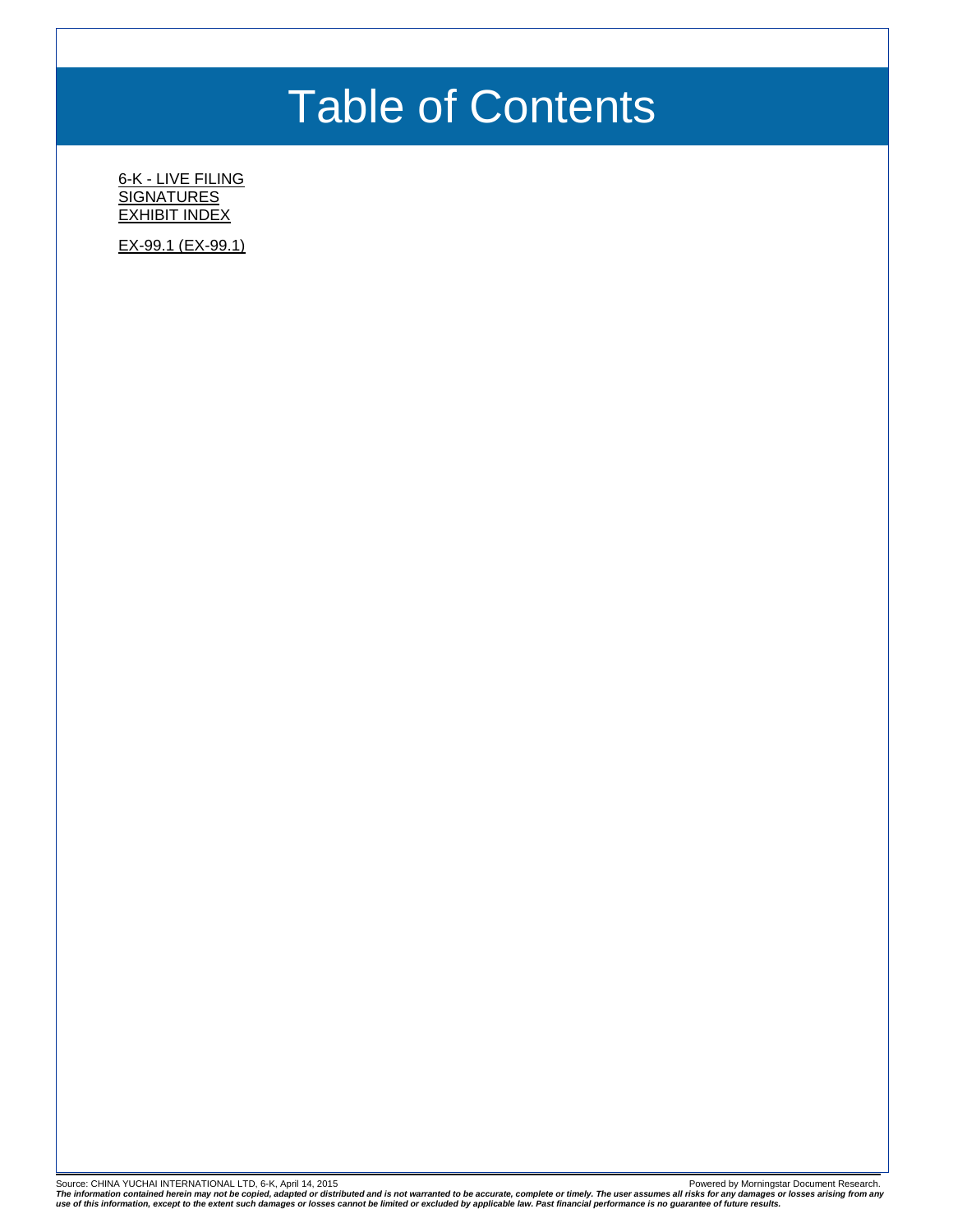### <span id="page-2-0"></span>**UNITED STATES SECURITIES AND EXCHANGE COMMISSION Washington, D.C. 20549**

## **FORM 6-K**

## REPORT OF FOREIGN PRIVATE ISSUER PURSUANT TO RULE 13a-16 OR 15d-16 UNDER THE SECURITIES EXCHANGE ACT OF 1934

April 14, 2015

Commission File Number: 1-13522

#### **China Yuchai International Limited**

——————————————————————————————————— (Translation of registrant's name into English)

16 Raffles Quay #26-00 Hong Leong Building Singapore 048581

——————————————————————————————————— (Address of principal executive office)

Indicate by check mark whether the registrant files or will file annual reports under cover of Form 20-F or Form 40-F:  $[x]$  Form  $20-F$   $[$  1 Form 40-F 1 Form 40-F

Indicate by check mark if the registrant is submitting the Form 6-K in paper as permitted by Regulation S-T Rule 101(b)(1): [ ]

Indicate by check mark if the registrant is submitting the Form 6-K in paper as permitted by Regulation S-T Rule 101(b)(7): [ ]

Indicate by check mark whether the registrant by furnishing the information contained in this Form is also thereby furnishing the information to the Commission pursuant to Rule 12g3-2(b) under the Securities Exchange Act of 1934:  $[$  ] Yes  $[ \times ]$  No

If "Yes" is marked, indicate below the file number assigned to the registrant in connection with Rule  $12g3-2(b)$ :  $n/a$ 

Source: CHINA YUCHAI INTERNATIONAL LTD, 6-K, April 14, 2015 **Powered by Morningstar Document Research.** 

The information contained herein may not be copied, adapted or distributed and is not warranted to be accurate, complete or timely. The user assumes all risks for any damages or losses arising from any<br>use of this informat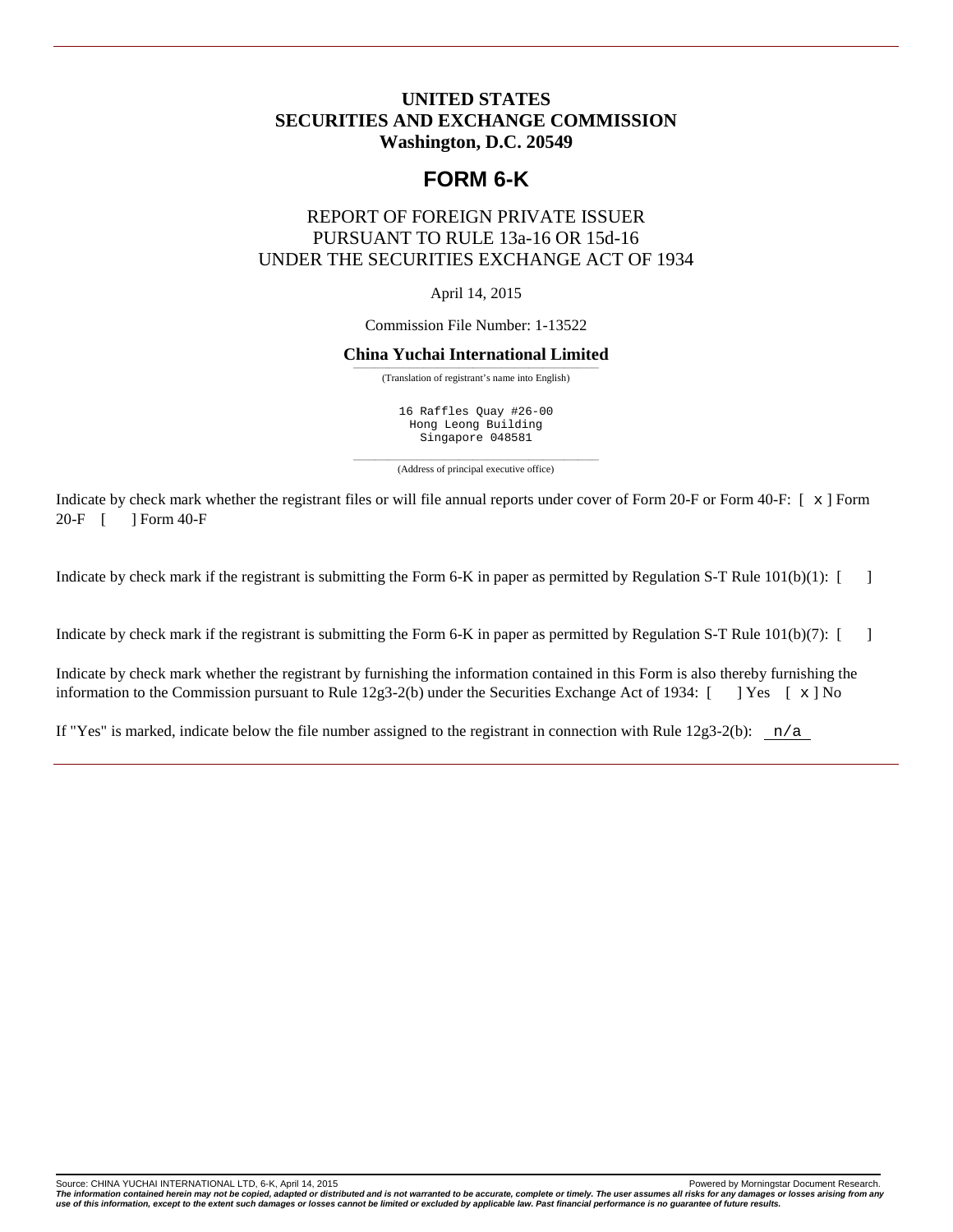Exhibit Index

99.1 Press release dated April 14, 2015 – China Yuchai Announces Issuance of Ultra Short-Term Bonds by Key Subsidiary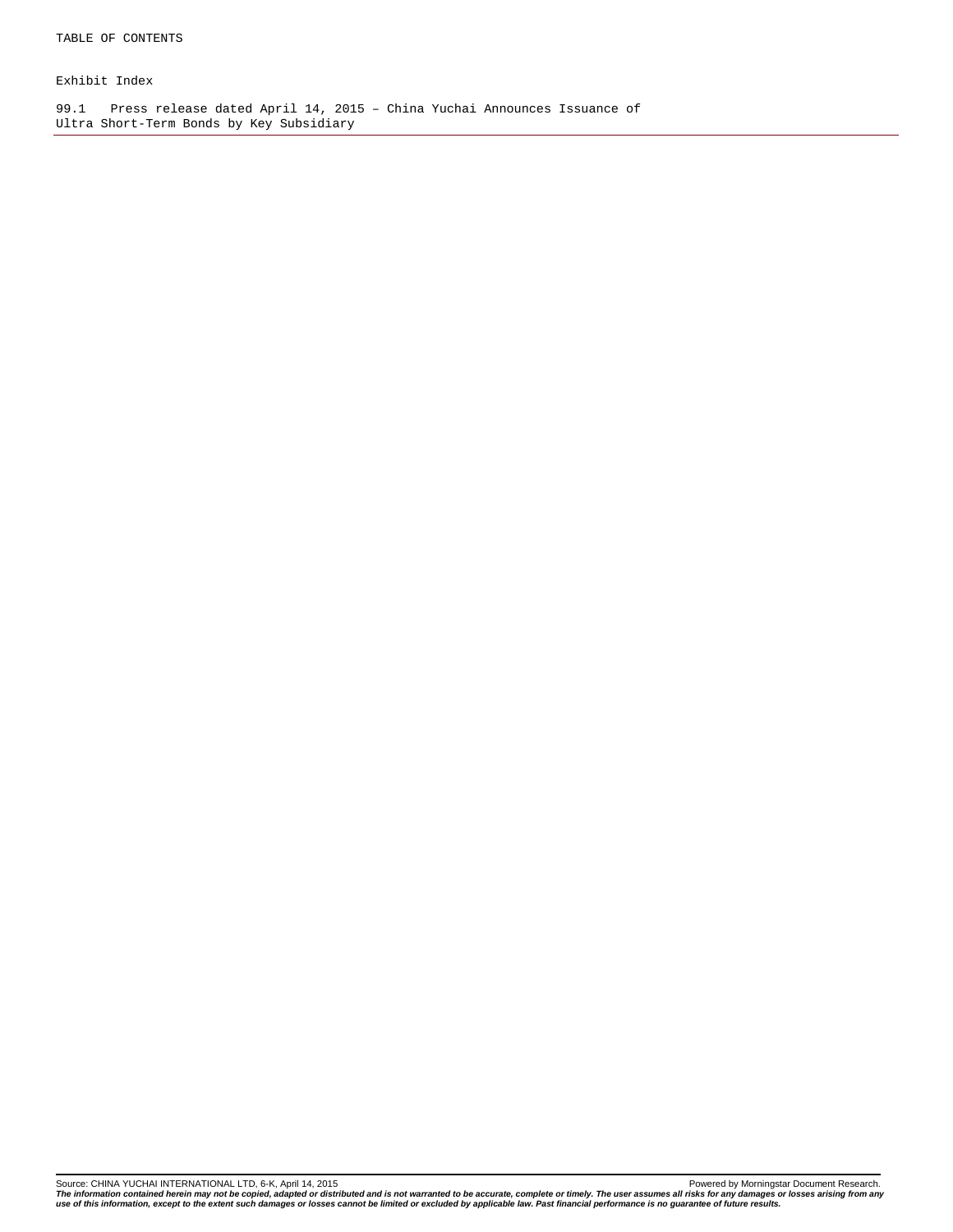#### **SIGNATURES**

<span id="page-4-0"></span>Pursuant to the requirements of the Securities Exchange Act of 1934, the registrant has duly caused this report to be signed on its behalf by the undersigned, thereunto duly authorized.

|                      |                           | China Yuchai International Limited               |
|----------------------|---------------------------|--------------------------------------------------|
| Date: April 14, 2015 | $\mathbf{B} \mathbf{v}$ : | /s/Weng Ming Hoh                                 |
|                      |                           | Name: Weng Ming Hoh<br>Title: President/Director |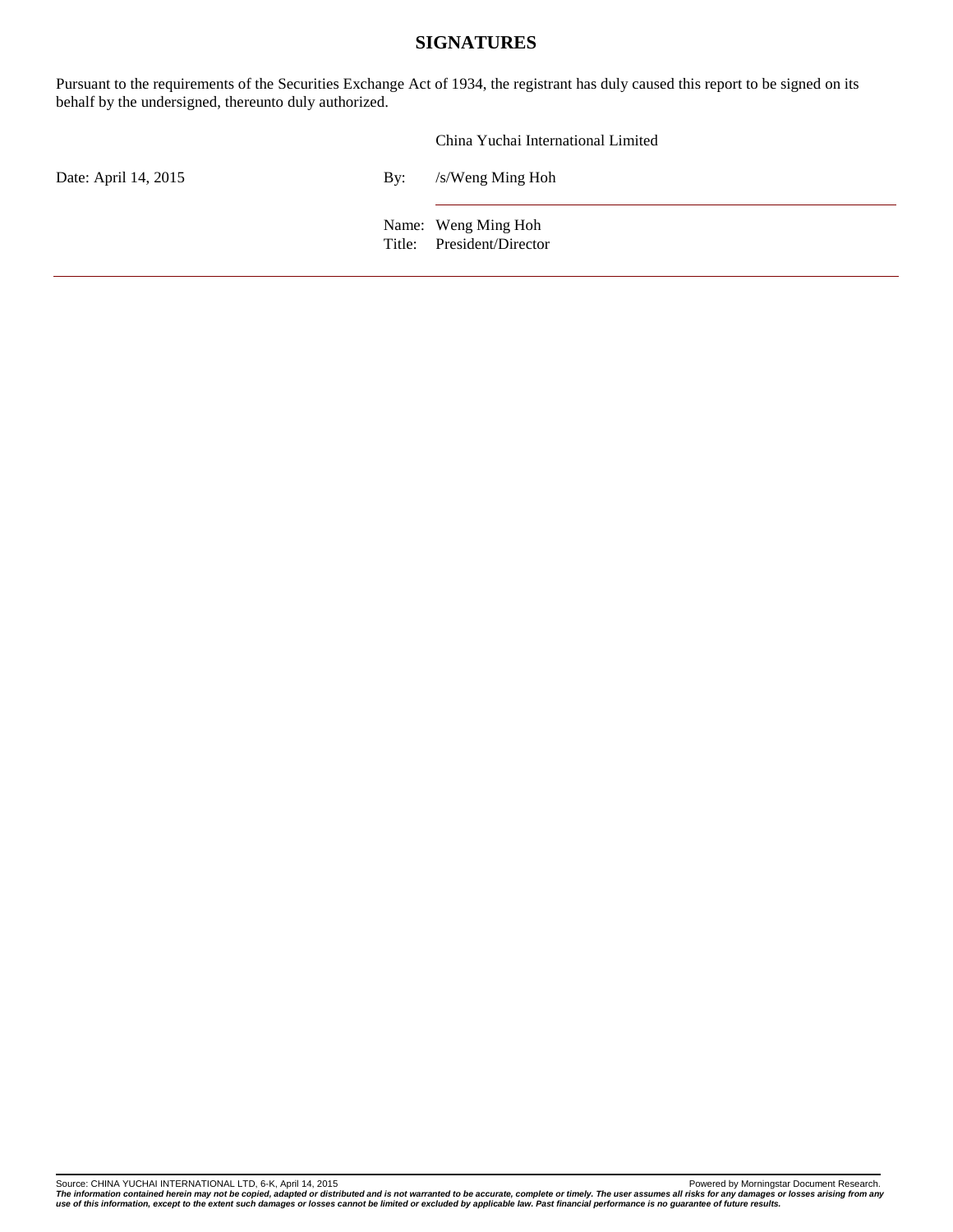#### <span id="page-5-0"></span>**Exhibit No. Description**

## **EXHIBIT INDEX**

99.1 Press release dated April 14, 2015 - China Yuchai Announces Issuance of Ultra Short-Term Bonds by Key Subsidiary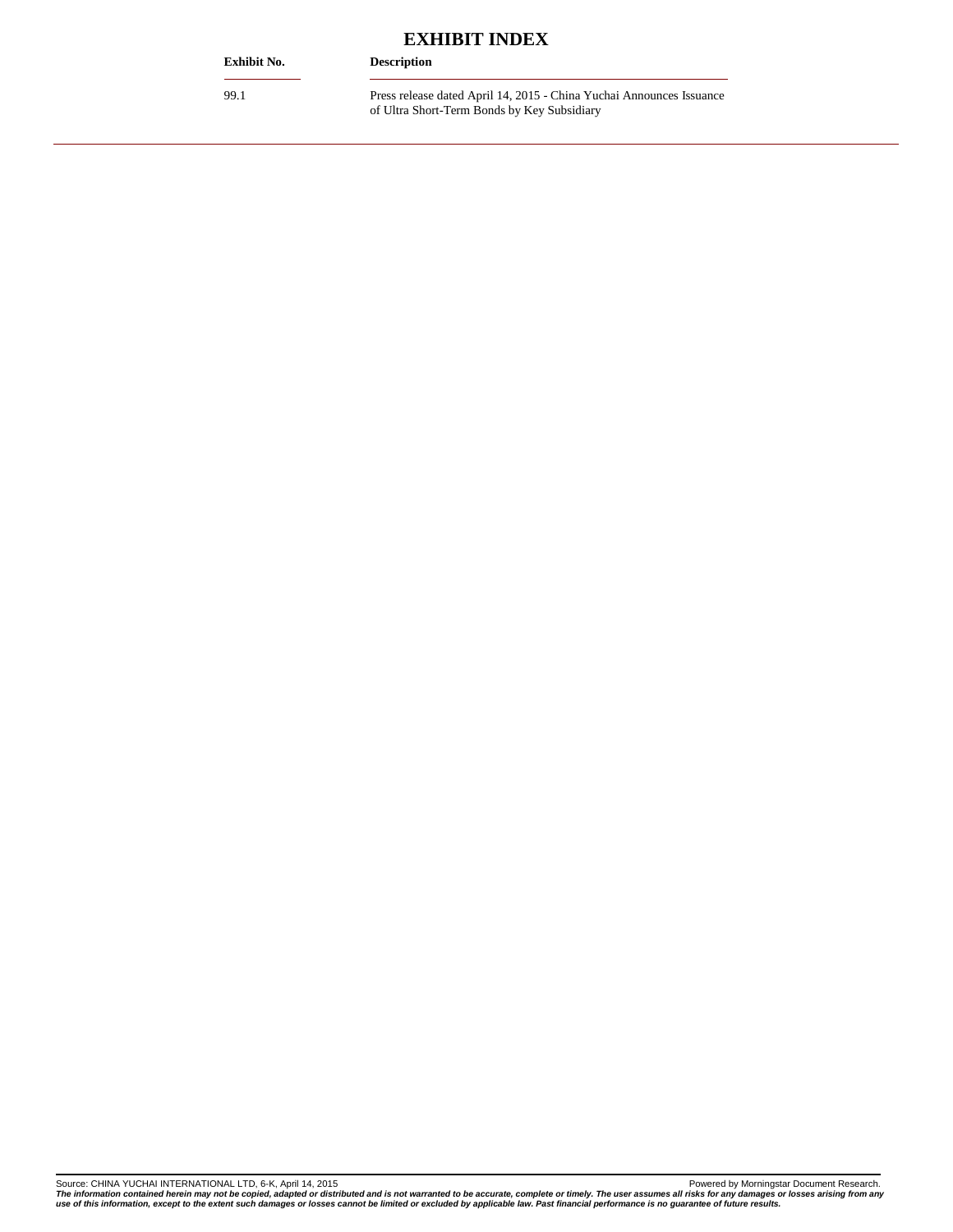

### **China Yuchai Announces Issuance of Ultra Short-Term Bonds by Key Subsidiary**

<span id="page-6-0"></span>**Singapore, Singapore – April 14, 2015** – **China Yuchai International Limited (NYSE: CYD)** ("China Yuchai" or the "Company") announced today that its key subsidiary, Guangxi Yuchai Machinery Company Limited ("GYMCL") further to the receipt of approval from China's National Association of Financial Market Institutional Investors ("NAFMII") for the issuance of RMB-denominated unsecured ultra short-term bonds not exceeding 270 days amounting to RMB 2 billion ("Bonds") had, on April 8, 2015 issued the first tranche of the Bonds amounting to RMB 400 million. The par value and issue price of each Bond is RMB 100. The maturity date of the first tranche of the Bonds is May 9, 2015.

The first tranche of the Bonds will bear a fixed annual interest rate of 4.9%. Subscription to and trading of the Bonds is only available in China to institutional investors of China's National Inter-bank Bond Market. The lead underwriter and bookrunner for the Bonds is the China Development Bank.

The proceeds from the issuance of the Bonds are to be used by GYMCL for working capital purposes and repayment of loans. GYMCL decided on the Bonds issue as it is a cost effective option of raising capital in the current monetary market. China's benchmark one-year lending rate is currently at 5.35% and the prevailing discount rate for bank bills is higher than the fixed annual interest rate of the Bonds.

GYMCL will continue to review its financing strategy according to changes in China's economic environment and monetary policy.

This press release does not constitute an offer of securities for sale in the United States, and securities may not be offered or sold in the United States absent registration or an exemption from registration. The Company does not intend to register any portion of the Bonds issue referred to above in the United States or to conduct a public offering in the United States. Any public offering of securities to be made in the United States will be by means of a prospectus that can be obtained from the Company and that will contain detailed information about the Company and management, as well as financial statements.

## **About China Yuchai International**

China Yuchai International Limited, through its subsidiary, Guangxi Yuchai Machinery Company Limited ("GYMCL"), engages in the manufacture, assembly, and sale of a wide variety of light-, medium- and heavy-duty engines for trucks, buses, passenger vehicles, construction equipment, marine and agriculture applications in China. GYMCL also produces diesel power generators. The engines produced by GYMCL range from diesel to natural gas and hybrid engines. Through its regional sales offices and authorized customer service centers, the Company distributes its engines directly to auto OEMs and retailers and provides maintenance and retrofitting services throughout China. Founded in 1951, GYMCL has established a reputable brand name, strong research and development team and significant market share in China with high-quality products and reliable after-sales support. In 2014, GYMCL sold 483,825 engines and is recognized as a leading manufacturer and distributor of engines in China. For more information, please visit http://www.cyilimited.com .

## **Safe Harbor Statement**

This news release may contain forward-looking statements within the meaning of the Private Securities Litigation Reform Act of 1995. The words "believe", "expect", "anticipate", "project", "target", "optimistic", "intend", "aim", "will" or similar expressions are intended to identify forward-looking statements. All statements other than statements of historical fact are statements that may be deemed forward-looking statements. These forward-looking statements are based on current expectations or beliefs, including, but not